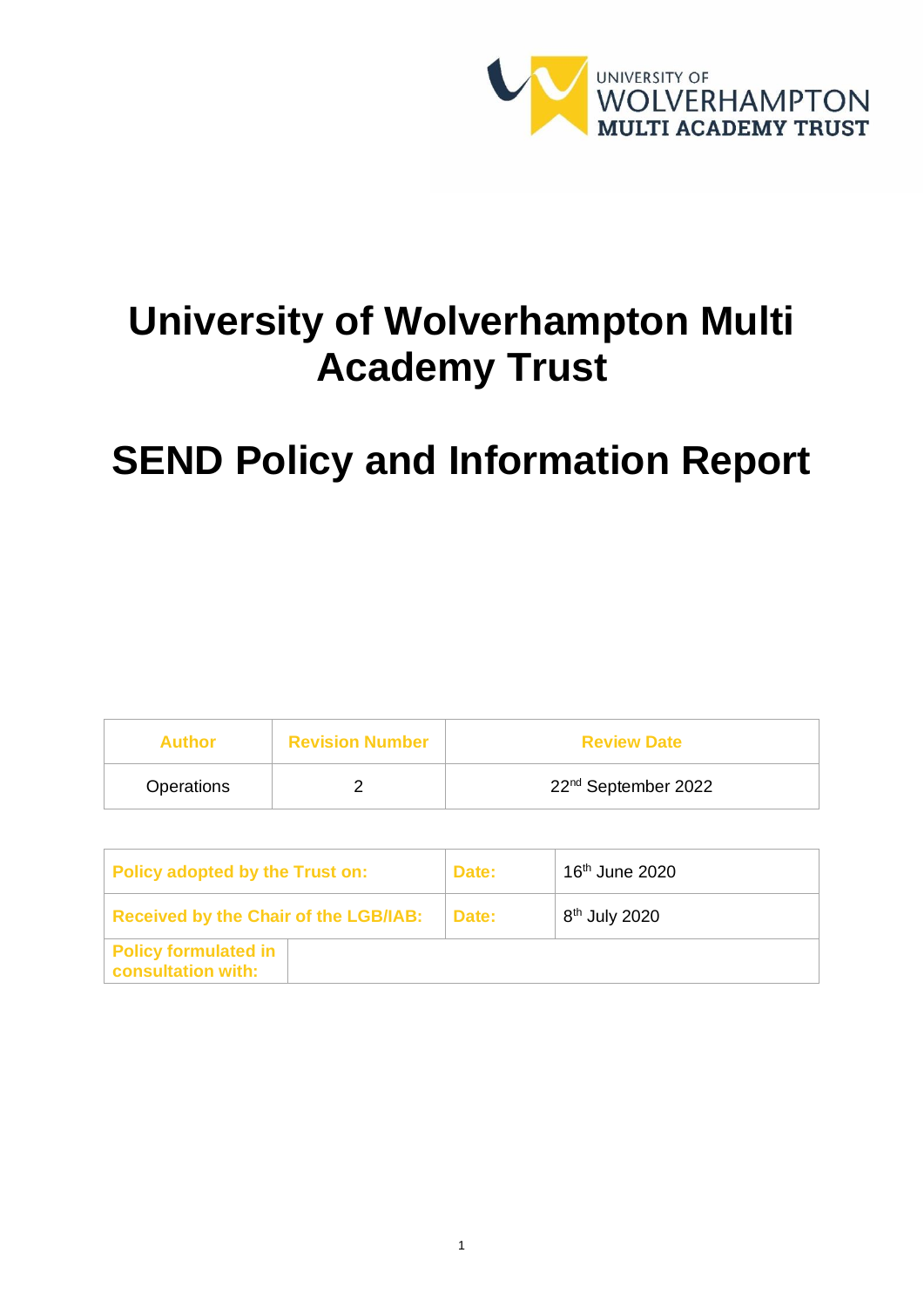

| Contents |  |
|----------|--|
|          |  |

| 5.5 Supporting students moving between schools, phases and preparing for adulthood 5 |  |
|--------------------------------------------------------------------------------------|--|
|                                                                                      |  |
|                                                                                      |  |
|                                                                                      |  |
|                                                                                      |  |
|                                                                                      |  |
|                                                                                      |  |
|                                                                                      |  |
|                                                                                      |  |
|                                                                                      |  |
|                                                                                      |  |
|                                                                                      |  |
|                                                                                      |  |
|                                                                                      |  |

## <span id="page-1-0"></span> $1.0$  Aims

The University of Wolverhampton Multi Academy Trust (UWMAT), are committed to the academic and personal development of all students regardless of ability. UWMAT recognise the diverse and individual needs of all of our students and take into account the additional support required by those children with Special Educational Needs and Disabilities (SEND).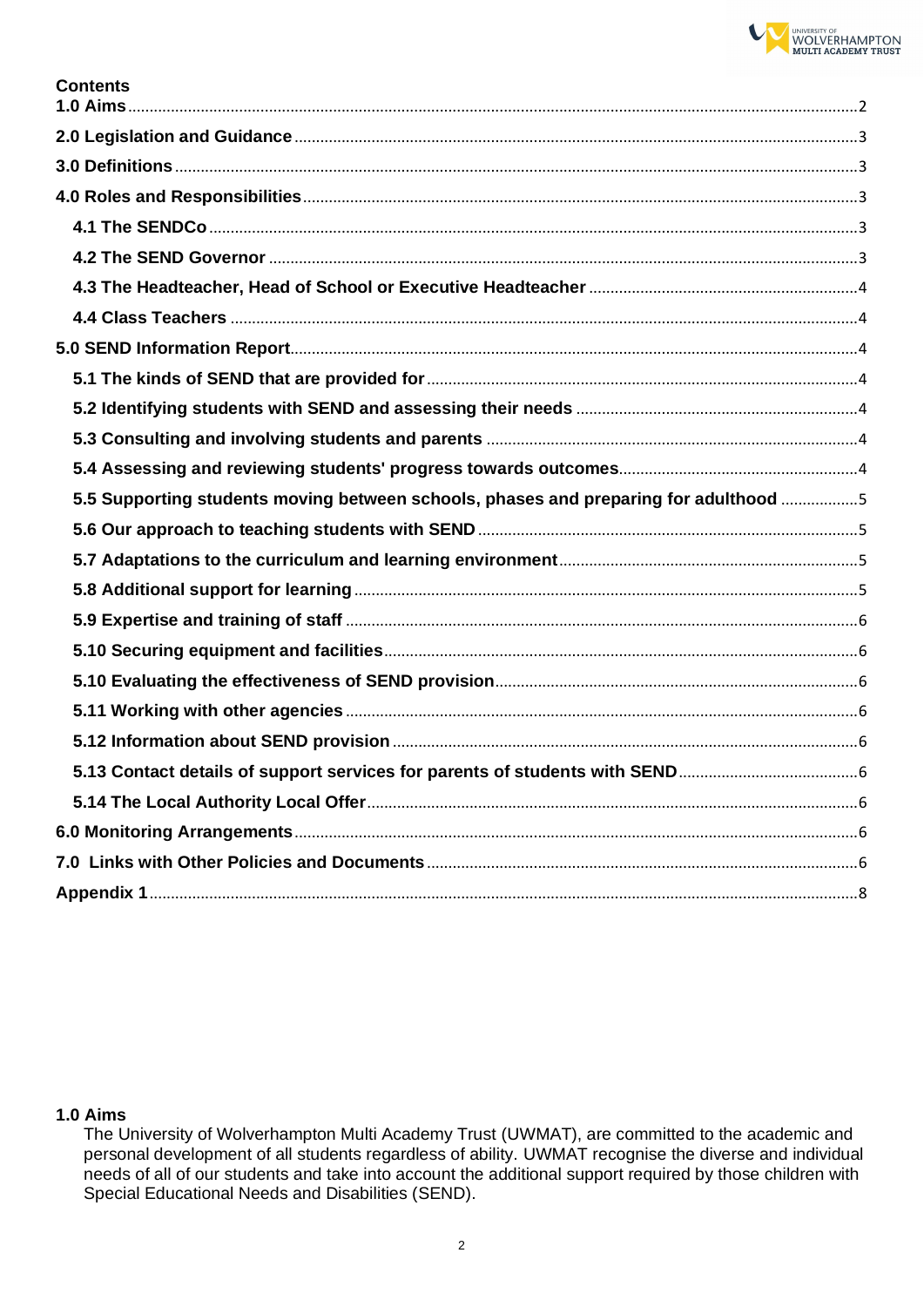

Our SEND Policy and Information Report aims to:

- Set out how UWMAT will support and make provision for students with special educational needs and disabilities (SEND).
- Explain the roles and responsibilities of everyone involved in providing for students with SEND.

#### <span id="page-2-0"></span>**2.0 Legislation and Guidance**

This policy and information report is based on the statutory Special Educational Needs and Disability (SEND) Code of Practice and the following legislation:

- Part 3 of the Children and Families Act 2014, which sets out schools' responsibilities for pupils with SEND and disabilities.
- The Special Educational Needs and Disability Regulations 2014, which set out schools' responsibilities for education, health and care (EHC) plans, SEND coordinators (SENDCOs) and the SEND information report.

This policy also complies with our funding agreement and articles of association.

#### <span id="page-2-1"></span>**3.0 Definitions**

A student has SEND if they have a learning difficulty or disability which calls for special educational provision to be made for them.

They have a learning difficulty or disability if they have:

- A significantly greater difficulty in learning than the majority of others of the same age. or
- A disability which prevents or hinders them from making use of facilities of a kind generally provided for others of the same age in mainstream schools.

Special educational provision is an educational or training provision that is additional to, or different from, that made generally for other children or young people of the same age by mainstream schools.

#### <span id="page-2-2"></span>**4.0 Roles and Responsibilities**

## <span id="page-2-3"></span>**4.1 The SENDCo**

The SENDCO will:

- Work with the Headteacher, Head of School or Executive Headteacher and SEND Governor to determine the strategic direction of the SEND Policy and provision in the School, including advising on the deployment of the School's delegated budget and other resources to meet students' needs effectively.
- Have day-to-day responsibility for the operation of this SEND Policy and the coordination of specific provision made to support individual students with SEND, including those who have EHC Plans and be the point of contact for external agencies, especially the Local Authority and its support services.
- Provide professional guidance to colleagues and work with staff, parents, and other agencies to ensure that students with SEND receive appropriate support and high quality teaching. Including advising on the graduated approach to providing SEND support.
- Liaise with schools and settings around transition from primary to secondary and from secondary to adulthood for pupils with SEND
- Work with the Headteacher, Head of School or Executive Headteacher and Governing Board to ensure that the School meets its responsibilities under the Equality Act 2010 with regard to reasonable adjustments and access arrangements.
- Ensure the School keeps the records of all students with SEND up-to-date to support its statutory responsibilities and to support effective record keeping

## <span id="page-2-4"></span>**4.2 The SEND Governor**

The SEND Governor will:

- Help to raise awareness of SEND issues at Governing Board meetings.
- Monitor the quality and effectiveness of SEND and disability provision within the schools and update the Governing Board on this.
- Work with the Headteacher and SENDCo to determine the strategic development of the SEND Policy and provision in the School.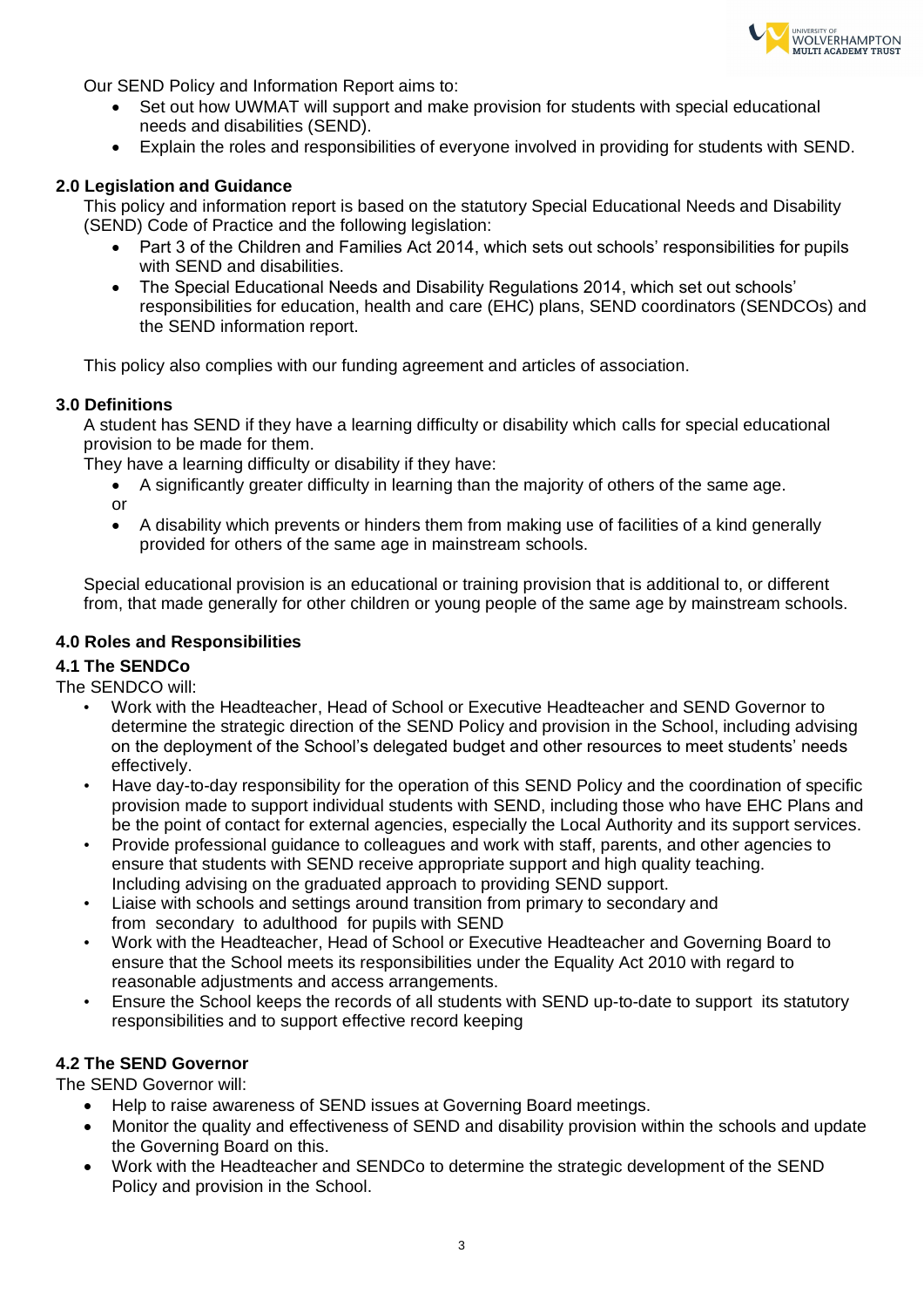

## <span id="page-3-0"></span>**4.3 The Headteacher, Head of School or Executive Headteacher**

The Headteacher, Head of School or Executive Headteacher will:

- Work with the SENDCo and SEND Governor to determine the strategic development of the SEND Policy and provision in the school.
- Have overall responsibility for the provision and progress of learners with SEND and/or a disability.

## <span id="page-3-1"></span>**4.4 Class Teachers**

Each class teacher is responsible for:

- The progress and development of every student in their class.
- Working closely with any Learning Support Assistants or specialist staff to plan and assess the impact of support and interventions and how they can be linked to classroom teaching.
- Working with the SENDCo to review each student's progress and development and decide on any changes to provision.
- Ensuring they follow this SEND Policy.

## <span id="page-3-2"></span>**5.0 SEND Information Report**

## <span id="page-3-3"></span>**5.1 The kinds of SEND that are provided for**

UWMAT currently provides additional and/or different provision for a range of needs, including:

- Communication and interaction, for example, autistic spectrum disorder, Asperger's Syndrome, speech and language difficulties.
- Cognition and learning, for example, processing difficulties and Specific Learning Difficulties (SpLD) Dyslexia, Dyspraxia, Attention Deficit Disorder/ Attention Deficit (Hyperactivity) Disorder, Dyscalculia and Dysgraphia.
- Social, emotional and mental health difficulties, for example, anxiety related to coming to school or around academic pressure.
- Sensory and/or physical needs, for example, visual impairment, hearing impairment, epilepsy and physical disability.

## <span id="page-3-4"></span>**5.2 Identifying students with SEND and assessing their needs**

UWMAT will review each student's current skills and levels of attainment on entry, together with information from the previous school about Special Educational Needs and Disabilities. Class teachers will make regular assessments of progress for all students and identify those whose progress:

- Is significantly slower than that of their peers starting from the same baseline;
- Fails to match or better the child's previous rate of progress;
- Fails to close the attainment gap between the child and their peers;
- Widens the attainment gap.

This may include progress in areas other than attainment, for example, social needs. Slow progress and low attainment will not automatically mean a student is recorded as having SEND. When deciding whether special educational provision is required, UWMAT will start with the desired outcomes, including the expected progress and attainment, and the views and the wishes of the student and their parents. UWMAT will use this to determine the support that is needed and whether UWMAT can provide it by adapting our core offer, or whether something different or additional is needed.

## <span id="page-3-5"></span>**5.3 Consulting and involving students and parents**

UMWAT will have an early discussion with the student and their parents when identifying whether they need special educational provision. These conversations will make sure that:

- Everyone develops a good understanding of the student's areas of strength and difficulty;
- UWMAT take into account the parents' concerns;
- Everyone understands the agreed outcomes sought for the child;
- Everyone is clear on what the next steps are.

Notes of these early discussions will be added to the student's record and given to their parents. UWMAT will formally notify parents when it is decided that a student will receive SEND support.

## <span id="page-3-6"></span>**5.4 Assessing and reviewing students' progress towards outcomes**

UWMAT will follow the graduated approach and the four-part cycle of **assess, plan, do, review**.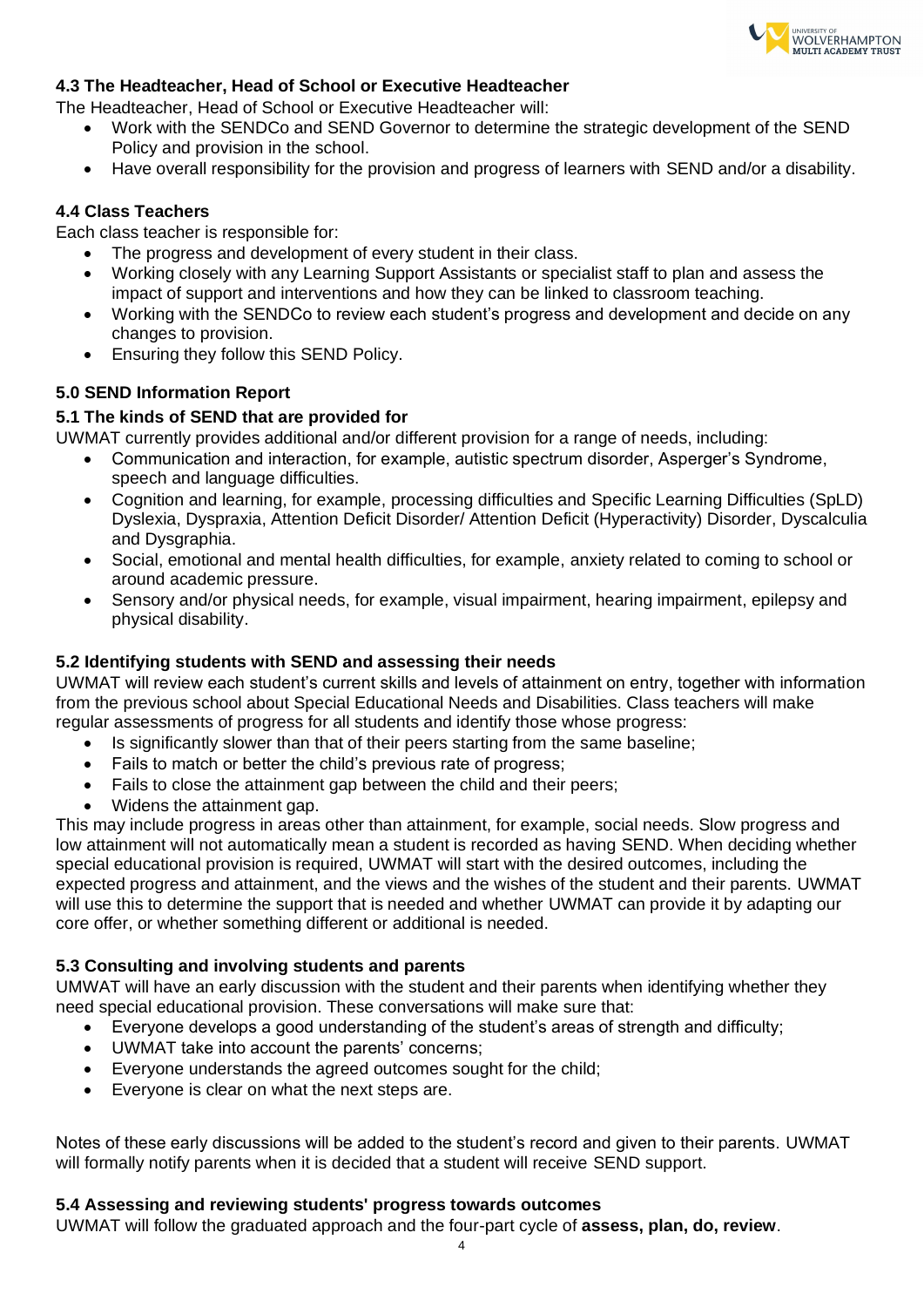

The class or subject teacher will work with the SENDCo to carry out a clear analysis of the student's needs. This will draw on:

- The teacher's assessment and experience of the student;
- Their previous progress and attainment and behaviour;
- Other teachers' assessments, where relevant;
- The individual's development in comparison to their peers and national data;
- The views and experience of parents;
- The student's own views:
- Advice from external support services, if relevant.

The assessment will be reviewed regularly.

All teachers and support staff who work with the student will be made aware of their needs, the outcomes sought, the support provided, and any teaching strategies or approaches that are required. UWMAT will regularly review the effectiveness of the support and interventions and their impact on the student's progress.

#### <span id="page-4-0"></span>**5.5 Supporting students moving between schools, phases and preparing for adulthood**

UWMAT will share information with the school, college, or other setting the student is moving to. UWMAT will agree with parents and students which information will be shared as part of this.

From Year 9, students receiving special educational provision will discuss their ambitions and next steps at review meetings. All students with Education, Health and Care Plans will meet with an independent advisor from Connexions to discuss their plans for transition to Post-16 education or training.

#### <span id="page-4-1"></span>**5.6 Our approach to teaching students with SEND**

Teachers are responsible and accountable for the progress and development of all the students in their class.

High quality teaching is our first step in responding to students who have SEND. This will be differentiated for individual students. Additional intervention and support cannot compensate for a lack of good quality teaching.

Schools should regularly and carefully review the quality of teaching for all pupils, including those at risk of underachievement. This includes reviewing and, where necessary, improving teachers' understanding of strategies to identify and support vulnerable pupils and their knowledge of the most frequently encountered forms of SEND. SEND Code of Practice (2014, 6.37).

#### <span id="page-4-2"></span>**5.7 Adaptations to the curriculum and learning environment**

UWMAT will make the following adaptations to ensure all students' needs are met:

- Differentiating our curriculum to ensure all students are able to access it, for example, by grouping, seating position, 1:1 work, teaching style, content of the lesson, etc.
- Adapting our resources and staffing.
- Using recommended aids, such as laptops, coloured overlays, visual timetables, larger font, etc.
- Differentiating our teaching, for example, giving longer processing times, pre-teaching of key vocabulary, reading instructions aloud, etc.

## <span id="page-4-3"></span>**5.8 Additional support for learning**

The SEND Team includes staff trained to support students by:

- Providing in-class support for named students;
- Running individual or small group intervention sessions.

UWMAT work with a variety of support agencies to provide support for students with SEND. These include:

- Educational Psychology;
- Speech and Language Therapy;
- Specialist teachers for SEND;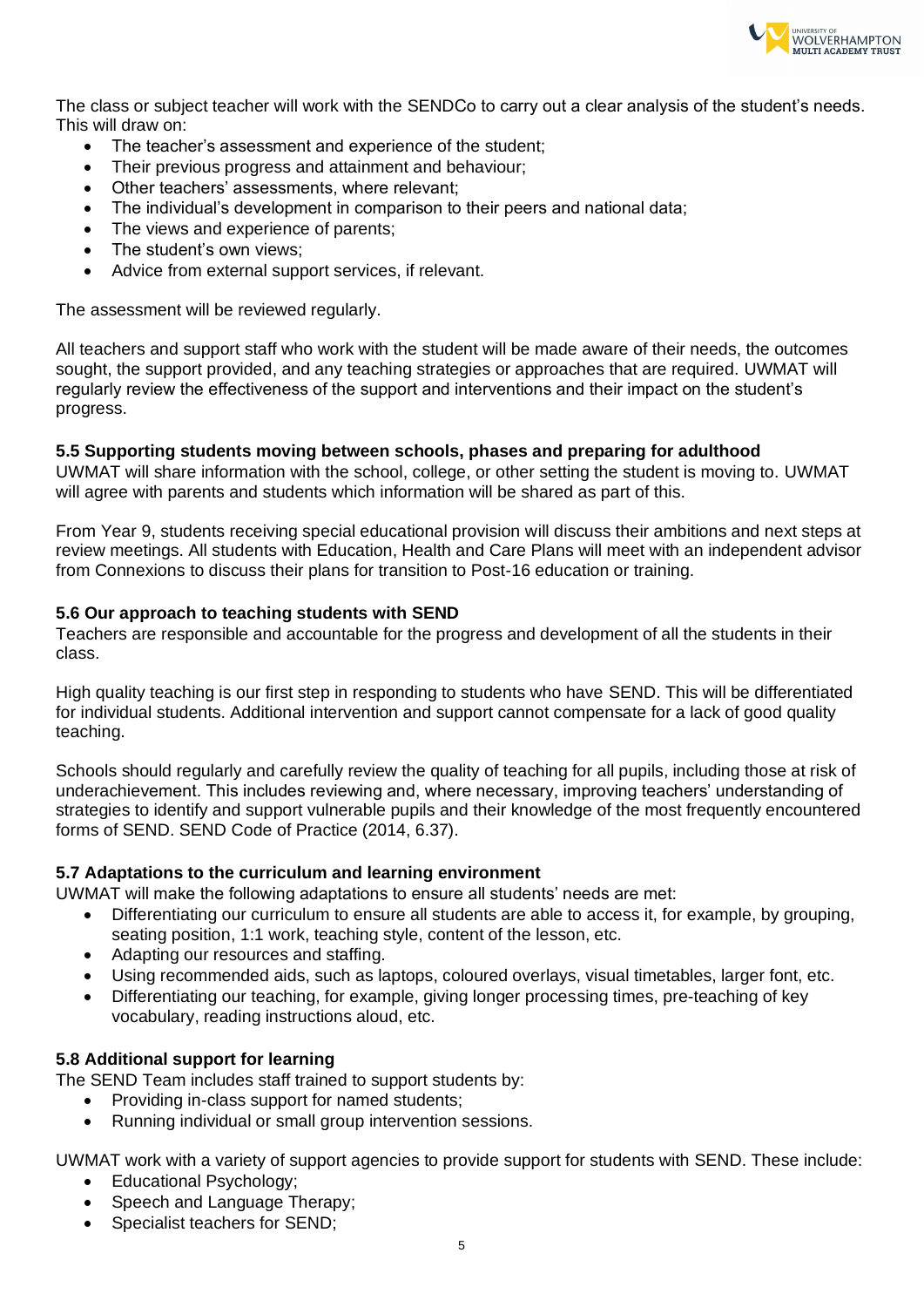

- Sensory Support;
- Occupational Therapy;
- ASD Support.

## <span id="page-5-0"></span>**5.9 Expertise and training of staff**

A SENDCO is a qualified teacher who has undertaken a National SENDCO Award.

## <span id="page-5-1"></span>**5.10 Securing equipment and facilities**

Where external advisors recommend the use of equipment or facilities which UWMAT does not have, UWMAT will explore opportunities to purchase or loan such equipment in line with the UWMAT Purchasing Policy. For highly specialist communication equipment, UWMAT will seek the advice.

## <span id="page-5-2"></span>**5.10 Evaluating the effectiveness of SEND provision**

UWMAT evaluate the effectiveness of provision for students with SEND by:

- Reviewing students' individual progress towards their goals at least three times a year;
- Reviewing the impact of interventions after six weeks;
- Using student questionnaires;
- Monitoring by the SENDCo;
- Using provision maps to measure progress;
- Holding annual reviews for students with EHC Plans.

#### <span id="page-5-3"></span>**5.11 Working with other agencies**

The advice and recommendations of a variety of support agencies are used to:

- Review and develop plans and provision for students with EHC plans.
- Carry out assessments and give advice for students who do not have EHC plans, but who may need additional support.

#### <span id="page-5-4"></span>**5.12 Information about SEND provision**

Information requests or concerns about SEND provision in our academies should be made to the SENDCo in the first instance, see [appendix 1.](#page-7-0) They will then be referred to the Headteacher, Head of School or Executive Headteacher.

The parents of students with disabilities have the right to make disability discrimination claims to the firsttier SEND tribunal if they believe that UWMAT has discriminated against their children. Parents can make a claim about alleged discrimination regarding:

- Exclusions;
- Provision of education and associated services;
- <span id="page-5-7"></span>• Making reasonable adjustments, including the provision of auxiliary aids and services.

## <span id="page-5-5"></span>**5.13 Contact details of support services for parents of students with SEND**

Information about support for students with SEND can be found at: <https://www.localofferbirmingham.co.uk/>

#### <span id="page-5-6"></span>**5.14 The Local Authority Local Offer**

Our Local Authority's Local Offer is published here:<https://www.localofferbirmingham.co.uk/>

#### **6.0 Monitoring Arrangements**

This policy and information report will be reviewed by the Executive Headteacher every year. It will also be updated if any changes to the information are made during the year.

## <span id="page-5-8"></span>**7.0 Links with Other Policies and Documents**

This policy links to our policies on: Accessibility Plan; Behaviour; Equality Information and Objectives; Supporting Students with Medical Conditions.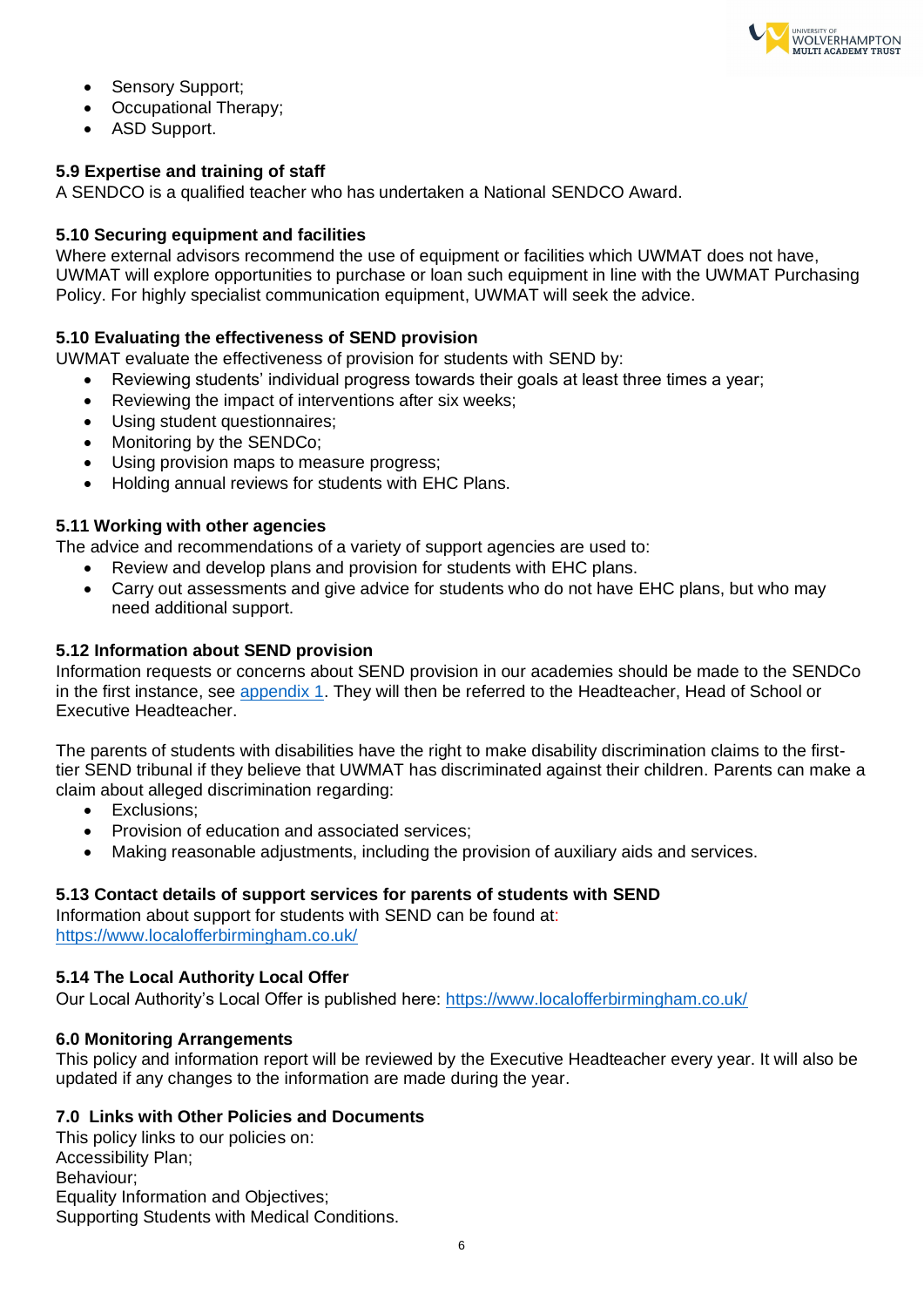

Anti-Bullying Policy Purchasing Policy